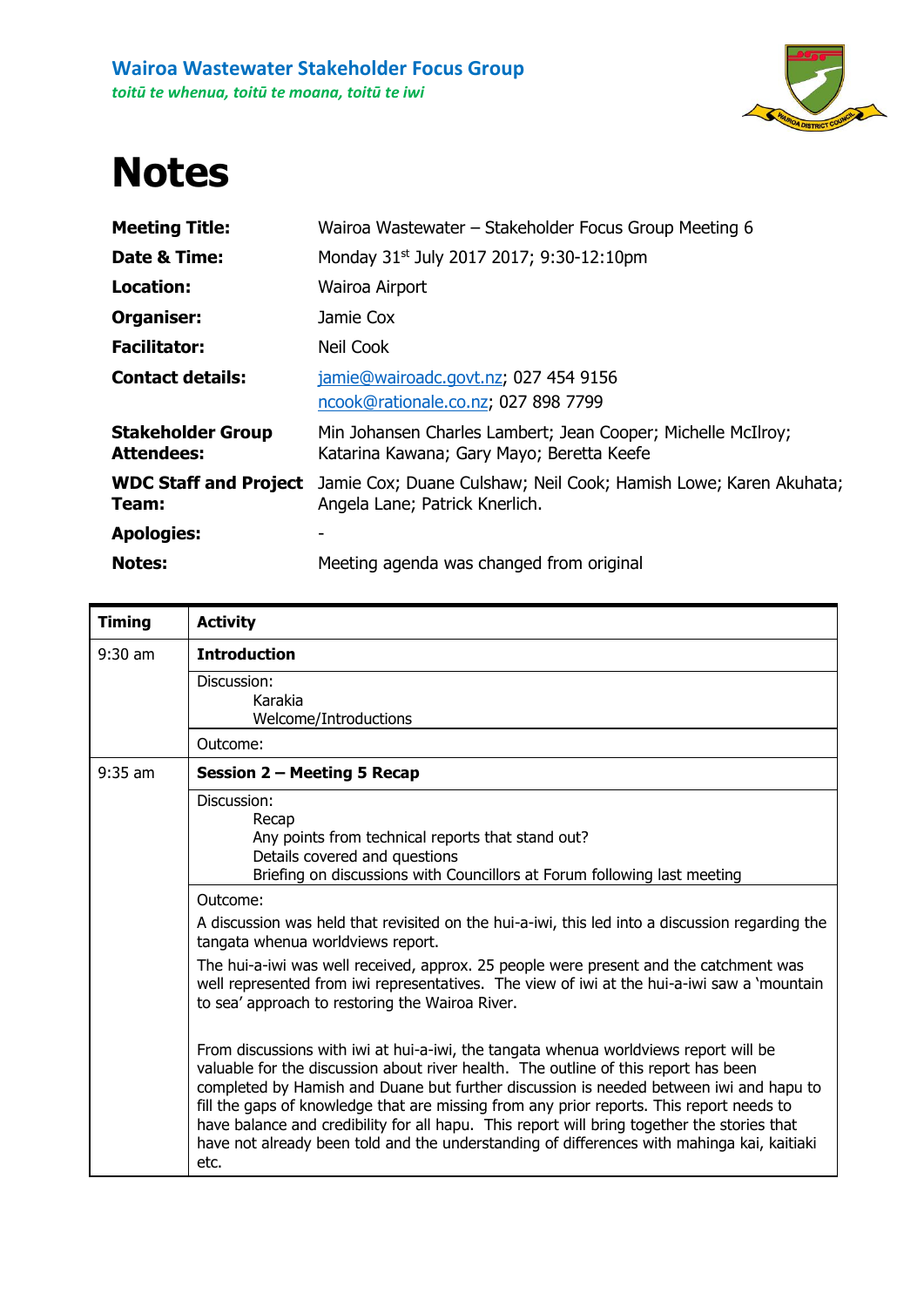## **Wairoa Wastewater Stakeholder Focus Group**

*toitū te whenua, toitū te moana, toitū te iwi*



| <b>Timing</b> | <b>Activity</b>                                                                                                                                                                                                                                                                                                                                                                                                                                                                                                                                                                                                                                                                                                                                                                                                                                                                                                                                                                                                                                                                                                                                                                                                                                                                                                                   |
|---------------|-----------------------------------------------------------------------------------------------------------------------------------------------------------------------------------------------------------------------------------------------------------------------------------------------------------------------------------------------------------------------------------------------------------------------------------------------------------------------------------------------------------------------------------------------------------------------------------------------------------------------------------------------------------------------------------------------------------------------------------------------------------------------------------------------------------------------------------------------------------------------------------------------------------------------------------------------------------------------------------------------------------------------------------------------------------------------------------------------------------------------------------------------------------------------------------------------------------------------------------------------------------------------------------------------------------------------------------|
|               | Jamie presented a pie chart image on the whiteboard indicating how council money could<br>be invested in the river and treatment system. A percentage could potentially be given to<br>the wider catchment compared to the wastewater discharge (sayapprox. 15% w/w<br>discharge and 75% other factors/wider catchment). Discussion included using the<br>Whangawehi catchment as a template for the Wairoa River catchment (i.e. catchment<br>management plan, a governance leadership model); this has been done before so Wairoa is<br>more than capable of having a similar approach.<br>Options for the wider catchment have been discussed in these Stakeholder meetings but<br>these discussions may need to have their own forum/ separate Stakholder group as this<br>involves other affected parties not just the township and surrounding area.<br>ACTION: Tuesday morning to discuss worldviews report (Michelle, Naomi, Katarina, Beretta,<br>Duane, Hamish, Jamie, Neil) - a discussion was held at Taiwhenua with Nigel How, Nigel<br>will complete this report - further notes have addressed this discussion.                                                                                                                                                                                                    |
| $9:45$ am     | <b>Session 3 - Options</b>                                                                                                                                                                                                                                                                                                                                                                                                                                                                                                                                                                                                                                                                                                                                                                                                                                                                                                                                                                                                                                                                                                                                                                                                                                                                                                        |
|               | Discussion:<br>Work through each option and rank as a group<br>What is suitable for Wairoa?<br>Consider all values - Cultural, Financial, Recreational, Environmental<br>Outcome:<br>This section was briefly covered to highlight the range of potential options. Options were<br>not ranked but briefly discussed.<br>Discussion included a HRLP option and the operation at Hastings. The rock passage at<br>Hastings was considered to not be an option for Wairoa; a more meaningful treatment<br>system would be needed that passed over land and soil, not just a concrete passage.<br>Rapid infiltration was another option that was discussed. This option is viewed as a means<br>of wastewater passing through papatuanuku for transformation before it enters water. The<br>most appropriate location for this set up would be west of the Whakakmahia lagoon.<br>Stakeholders were keen to follow through with this idea.<br>Other options discussed included reducing the reticulation flow by 50%, all Stakeholders are<br>aware this option would take time to be completed. The discussion also reverted to funding<br>and how Wairoa could best manage an upgrade of the wastewater. Ideas such as including<br>sections of a wastewater upgrade could be included as part of improving the wider<br>catchment. |
| 10:00 am      | <b>Morning Tea</b>                                                                                                                                                                                                                                                                                                                                                                                                                                                                                                                                                                                                                                                                                                                                                                                                                                                                                                                                                                                                                                                                                                                                                                                                                                                                                                                |
| $10:15$ am    | <b>Session 3 - Options Continued</b>                                                                                                                                                                                                                                                                                                                                                                                                                                                                                                                                                                                                                                                                                                                                                                                                                                                                                                                                                                                                                                                                                                                                                                                                                                                                                              |
|               | Discussion:<br>Work through each option and rank as a group<br>What is suitable for Wairoa?<br>Consider all values - Cultural, Financial, Recreational, Environmental                                                                                                                                                                                                                                                                                                                                                                                                                                                                                                                                                                                                                                                                                                                                                                                                                                                                                                                                                                                                                                                                                                                                                             |
|               | Outcome:<br>We didn't have time to work through the options. An undertaking was given to circulate<br>options prior to the next meeting.                                                                                                                                                                                                                                                                                                                                                                                                                                                                                                                                                                                                                                                                                                                                                                                                                                                                                                                                                                                                                                                                                                                                                                                          |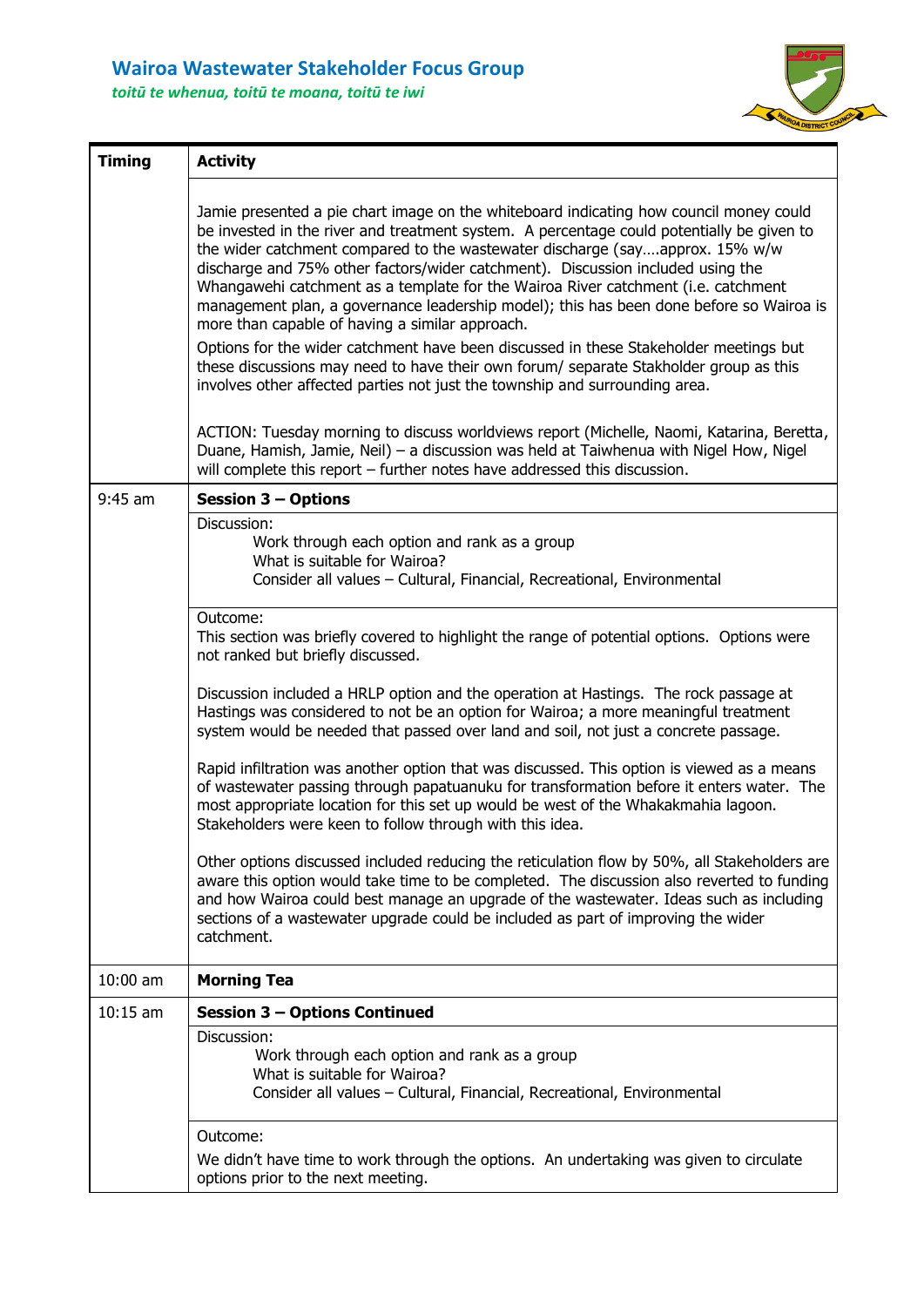## **Wairoa Wastewater Stakeholder Focus Group** *toitū te whenua, toitū te moana, toitū te iwi*



| <b>Timing</b> | <b>Activity</b>                                                                                                                                                                                                                                                                                                                                                                                                                                                                                                                                                                                                                                                                                                                                                                                                                                                                                                                                                                                                                |  |  |  |
|---------------|--------------------------------------------------------------------------------------------------------------------------------------------------------------------------------------------------------------------------------------------------------------------------------------------------------------------------------------------------------------------------------------------------------------------------------------------------------------------------------------------------------------------------------------------------------------------------------------------------------------------------------------------------------------------------------------------------------------------------------------------------------------------------------------------------------------------------------------------------------------------------------------------------------------------------------------------------------------------------------------------------------------------------------|--|--|--|
| $10.45$ am    | Session 4 - Holistic View of the Wairoa River<br>Discussion:<br>Looking at the bigger picture<br>How will the wastewater options impact on the wider river?<br>Outcome:<br>Neil used the whiteboard to create discussion about the wider catchment and divided the<br>holistic view of the river into four areas:                                                                                                                                                                                                                                                                                                                                                                                                                                                                                                                                                                                                                                                                                                              |  |  |  |
|               | Physical<br>Management<br>Land Management<br>Outcomes<br>Structure                                                                                                                                                                                                                                                                                                                                                                                                                                                                                                                                                                                                                                                                                                                                                                                                                                                                                                                                                             |  |  |  |
|               | Awa health<br>Fencing<br>Monitoring<br>Intergenerationa<br>$\bullet$<br>$\bullet$<br>$\bullet$<br>$\bullet$<br>programme -<br>Planting<br>Wairoa River<br>$\bullet$<br>land, water,<br>Goals/objectives<br>hapu<br>Erosion control<br>$\bullet$<br>fauna. Flora<br>$-$ what is<br><b>Farmers</b><br>$\bullet$<br>Rongoa/native<br>$\bullet$<br>making the river<br>District Plan<br>Collective<br>bush<br>$\bullet$<br>unhealthy? And<br>Regional Plan<br>٠<br>Mana whenua<br>$\bullet$<br>understanding<br>Mapping<br>$\bullet$<br>river health<br>Industry<br>$\bullet$<br>Research<br>Healthy river<br>Forestry<br>$\bullet$<br>$\bullet$<br>Education<br>MPI/DOC/<br>Environment<br>$\bullet$<br>$\bullet$<br>MfE/ MoH<br>management<br>$plan -$<br>Tatau tatau<br>$\bullet$<br>overarching to<br>Tuhoe<br>include<br>HBRC, GDC<br>$\bullet$<br>wastewater<br>Funding<br>$\bullet$<br>Tourism<br>$\bullet$<br>Genesis/<br>Opportunity to<br>$\bullet$<br>Eastland<br>tell story<br>Energy<br>Investment<br>Philanthropists |  |  |  |
| 11.15am       | Session 5 - What Has Been Missed/What Can Be Dropped?                                                                                                                                                                                                                                                                                                                                                                                                                                                                                                                                                                                                                                                                                                                                                                                                                                                                                                                                                                          |  |  |  |
|               | Discussion:<br>Considering the bigger picture, what options need to be included or taken out from<br>our wastewater options?                                                                                                                                                                                                                                                                                                                                                                                                                                                                                                                                                                                                                                                                                                                                                                                                                                                                                                   |  |  |  |
|               | Outcome:<br>Didn't get a chance to talk through opportunities to cover. Include in next meeting.                                                                                                                                                                                                                                                                                                                                                                                                                                                                                                                                                                                                                                                                                                                                                                                                                                                                                                                               |  |  |  |
| 11.45am       | Session 6 - Community Consultation                                                                                                                                                                                                                                                                                                                                                                                                                                                                                                                                                                                                                                                                                                                                                                                                                                                                                                                                                                                             |  |  |  |
|               | Discussion:<br>Hui-a-iwi yesterday - feedback<br>Public meeting tonight at 5pm – any thoughts?                                                                                                                                                                                                                                                                                                                                                                                                                                                                                                                                                                                                                                                                                                                                                                                                                                                                                                                                 |  |  |  |
|               | Outcome:<br>This session was discussed at the beginning of the meeting regarding the hui-a-iwi. No<br>changes are to be made to the presentation for the public meeting                                                                                                                                                                                                                                                                                                                                                                                                                                                                                                                                                                                                                                                                                                                                                                                                                                                        |  |  |  |